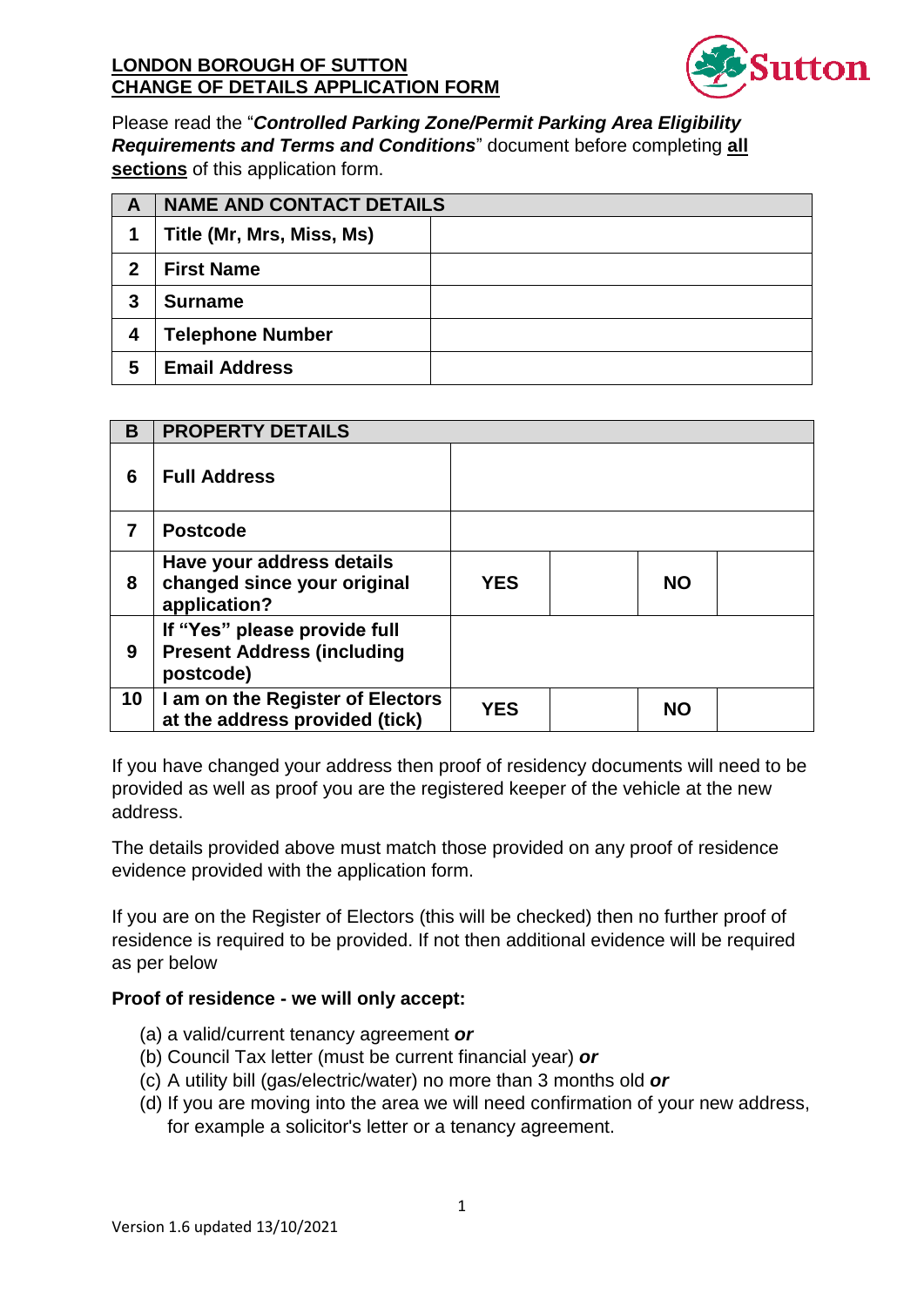

| $\mathbf{C}$ | <b>EXISTING VEHICLE DETAILS</b>                                                        |                           |  |                                                                                                       |  |              |               |                 |                |  |  |
|--------------|----------------------------------------------------------------------------------------|---------------------------|--|-------------------------------------------------------------------------------------------------------|--|--------------|---------------|-----------------|----------------|--|--|
| 11           | <b>Vehicle Registration Number</b>                                                     |                           |  |                                                                                                       |  |              |               |                 |                |  |  |
| 12           | <b>Permit Number</b>                                                                   |                           |  |                                                                                                       |  |              |               |                 |                |  |  |
| 13           | <b>Permit Expiry Date</b>                                                              |                           |  | <b>DAY</b>                                                                                            |  | <b>MONTH</b> |               |                 | <b>YEAR</b>    |  |  |
| D            | <b>NEW VEHICLE DETAILS</b>                                                             |                           |  |                                                                                                       |  |              |               |                 |                |  |  |
| 14           | <b>Vehicle Registration Number</b>                                                     |                           |  |                                                                                                       |  |              |               |                 |                |  |  |
| 15           | I own the vehicle? (tick)                                                              |                           |  | <b>YES</b>                                                                                            |  |              |               | <b>NO</b>       |                |  |  |
| 16           | <b>Vehicle Type Approval (tick)</b>                                                    |                           |  | $L1-L7$                                                                                               |  |              | <b>M1</b>     |                 | N <sub>1</sub> |  |  |
|              | <b>Fuel Type</b><br>(please tick)                                                      | <b>NORMAL</b>             |  | <b>Petrol</b>                                                                                         |  |              | <b>Diesel</b> |                 |                |  |  |
|              |                                                                                        | <b>ALTERNATIVE</b>        |  | <b>Hybrid</b>                                                                                         |  |              | Gas           | <b>Electric</b> |                |  |  |
| 17           |                                                                                        | <b>OTHER</b><br>(specify) |  |                                                                                                       |  |              |               |                 |                |  |  |
| 19           | <b>CO2 Emissions (g/km)</b>                                                            |                           |  |                                                                                                       |  |              |               |                 |                |  |  |
| 19           | <b>Vehicle Make</b>                                                                    |                           |  |                                                                                                       |  |              |               |                 |                |  |  |
| 20           | <b>Vehicle Model</b>                                                                   |                           |  |                                                                                                       |  |              |               |                 |                |  |  |
| 21           | <b>Vehicle Colour</b>                                                                  |                           |  |                                                                                                       |  |              |               |                 |                |  |  |
|              | Please confirm that your vehicle<br>meets the height and length<br>restrictions (tick) |                           |  | <b>YES</b>                                                                                            |  |              | <b>NO</b>     |                 |                |  |  |
| 22           |                                                                                        |                           |  | The vehicle cannot exceed an overall<br>height of 2.28 metres and an overall<br>length of 5.25 metres |  |              |               |                 |                |  |  |

#### Proof that you are the registered keeper of the vehicle - we will only accept:

- (a) a copy of the vehicle registration document  $(V5)$  showing the address included on the application or
- (b) an insurance document showing you as the policy holder with the address and vehicle details included on the application.

#### If you are applying for a permit for a company car - we will only accept:

(a) headed company notepaper from the company secretary (not the applicant) confirming that you have sole use of the vehicle (stating the vehicle registration number) which is kept at the address included on the application.

The Council will undertake periodic checks against all details provided in this application to ensure they are correct during the lifetime of the permit. We may require you to provide additional information, at any time during the period of permit validity, to confirm this information and reserve the right to cancel the permit should the information not be provided or if it is found that any of the information is not correct or no longer meets the criteria.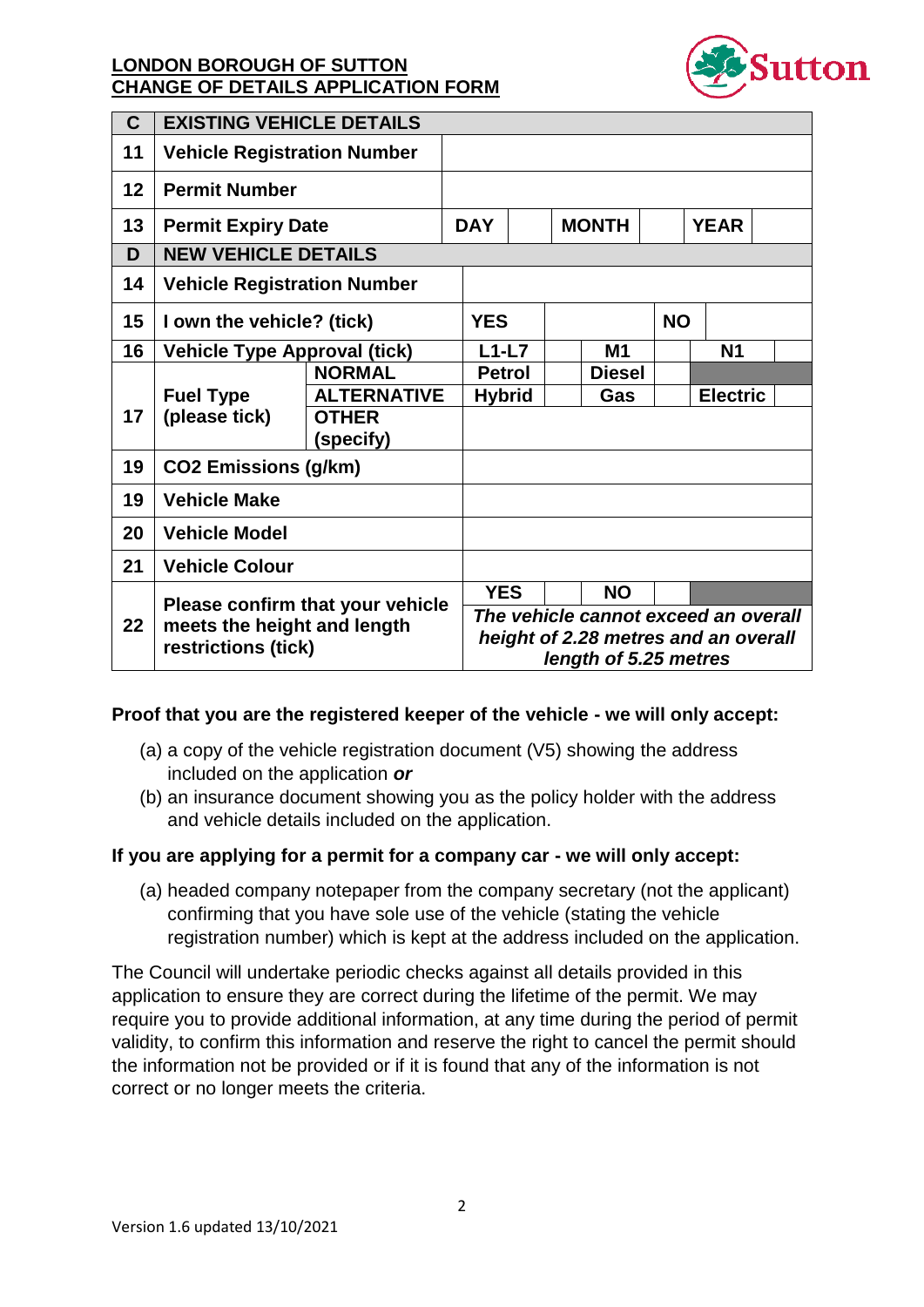

## **DECRLARATION**

By signing below I confirm that

- (a) All details provided in this application are correct and I authorise the Council to undertake any checks necessary to confirm the validity of the information provided, including but not limited to, the Register of Electors and the Driver & Vehicle Licence Agency.
- (b) I will inform the Council should any of this information change, including but not limited to, no longer being resident at the address or no longer being the registered keeper of the vehicle included in the application form.
- (c) I have read and agree to abide by the terms and conditions included in the **Controlled Parking Zone/Permit Parking Area Eligibility Requirements** and Terms and Conditions document.
- (d) I have enclosed payment (£25) and all required evidence with this application and understand that the new cost of the permit, depending on which permit group the new vehicle falls into, will only apply at the renewal date.
- (e) I have enclosed my existing permit and confirm I understand that it is my responsibility to ensure my is parked legally whilst the application is being processed

| <b>SIGNATURE</b> |  |
|------------------|--|
| <b>NAME</b>      |  |
| <b>DATE</b>      |  |

Applications and evidence can be returned:

#### By post or in person to:

SABA (formally Indigo) Customer Office 50 Grove Road Sutton **SM1 1BT** 

Please include a cheque/postal order made payable to "London Borough of Sutton". Please DO NOT send cash in the post.

Payments can be made by card, cash, cheque or postal order at this office.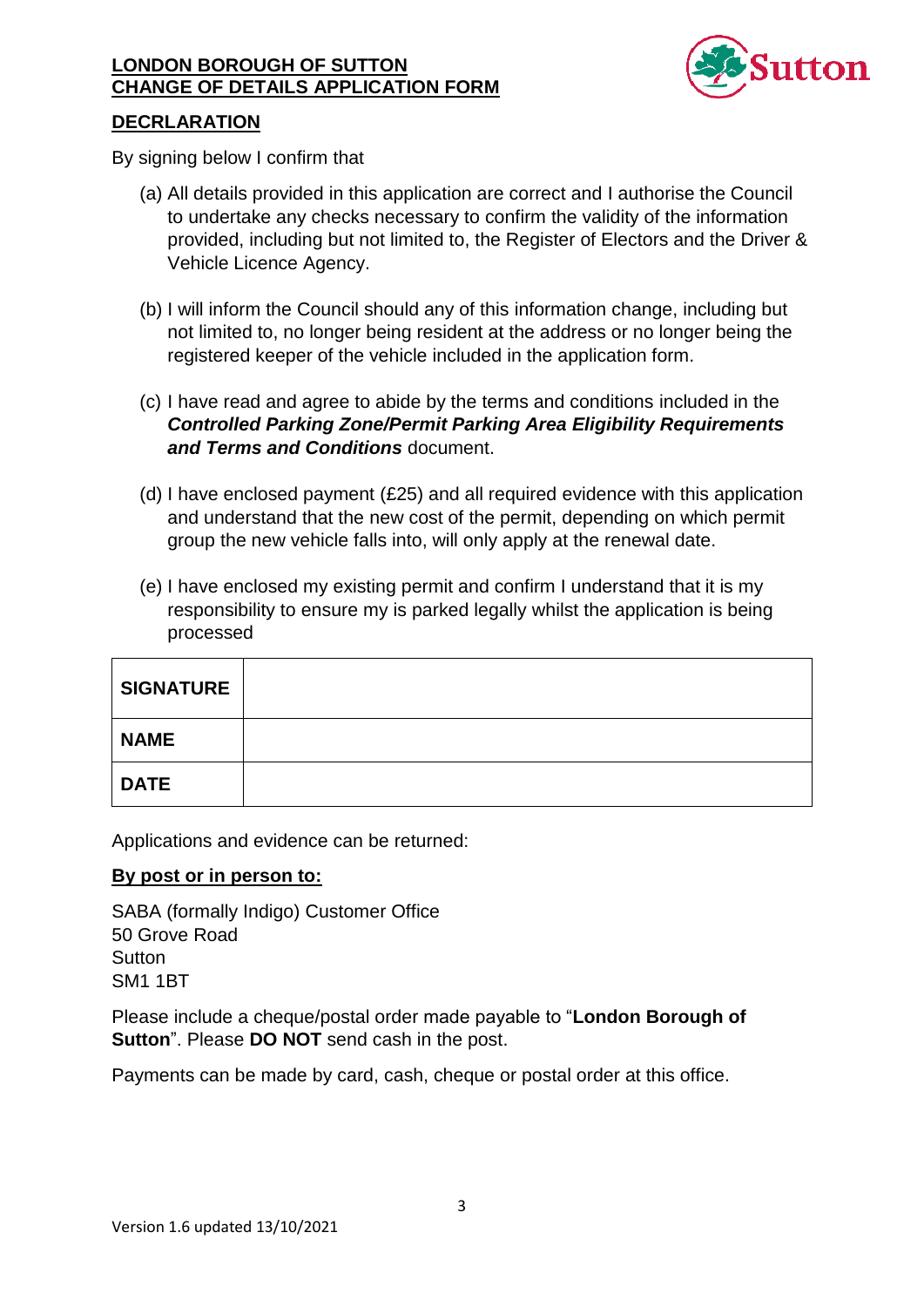

#### **Data Protection Information**

Personal data has been collected by the London Borough of Sutton and Saba Park Services UK Ltd in order to process your permit application. Your personal data may be collected, processed, shared and retained in order to carry out the performance of a public task and fulfil our legal obligations in the following ways:

- To verify the information contained within the application and assess eligibility.
- Shared with third parties for appeals and enforcement. Full details of third parties are available in our privacy policy on our website at www.sutton.gov.uk
- Shared with the police or security organisations to prevent or detect crime  $\omega_{\rm{max}}$
- Data will be stored for a period of six years from the date of permit expiry or as long as you have a valid permit, whichever is longer.

#### **Data Rights**

In relation to the personal data which we may hold about you, you have the right to request to: Be informed, have access or rectify incorrect information. You also have the right to object to or restrict our processing of your data. Under Data Protection law we must verify your identity and explain to you our reasons if we do not agree to carry out your request.

#### **Contact and Further Information**

Data protection questions can be made by email to  $dpo@sutton.gov.uk$  or in writing to the Information Officer, Civic Centre, Sutton, SM1 1EA. You further have the right to complain to the Information Commissioner's Office at www.ico.org.uk